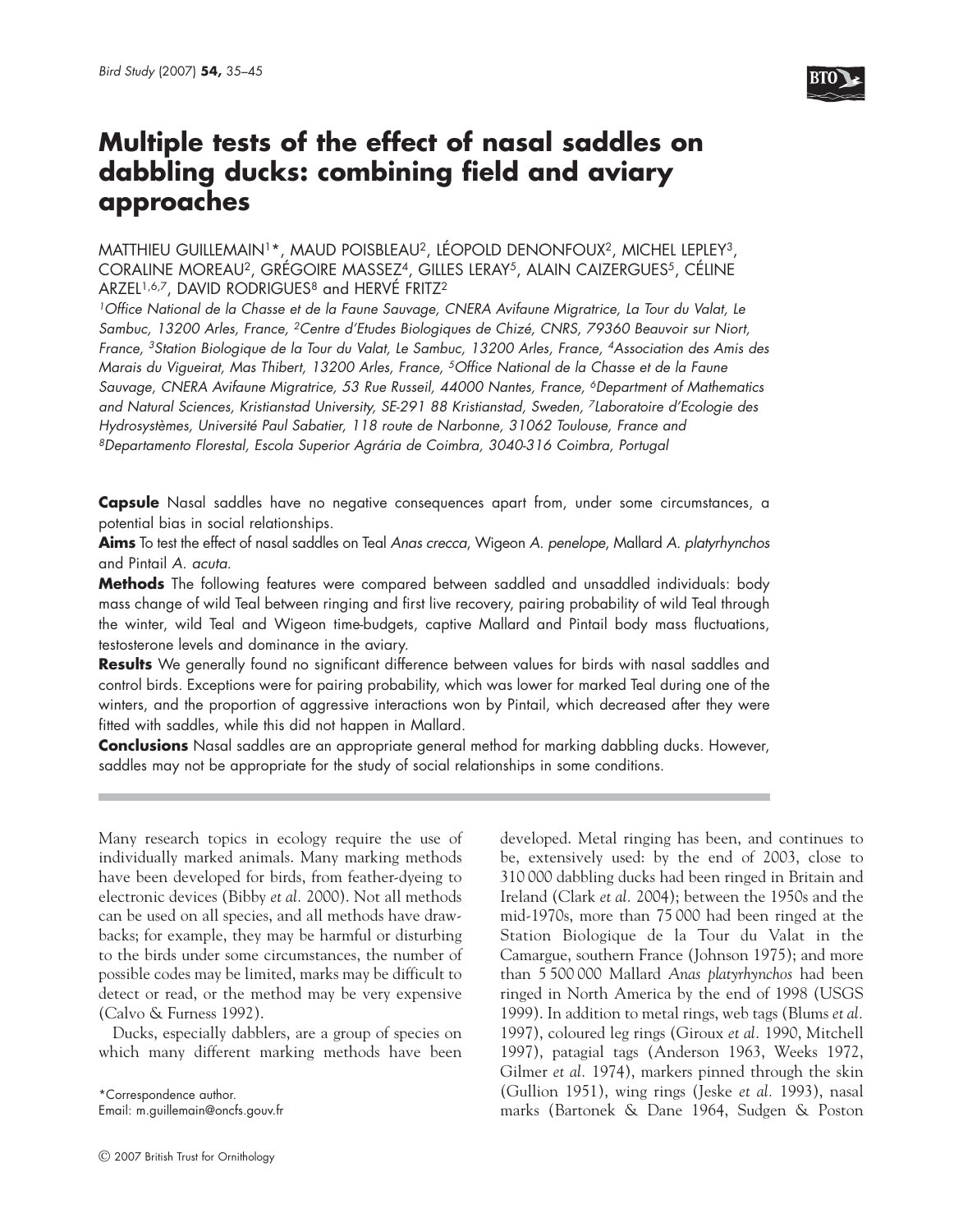1968, Doty & Greenwood 1974, Greenwood 1977, Lokemoen & Sharp 1985, Howerter *et al.* 1997, Guyn & Clark 1999) and even freeze-branding of feather tracts (Greenwood 1975) or dyeing of feathers (Evans 1951, Winston 1955, Giroux *et al.* 1990) have all been used.

Individual markers other than metal rings have seldom been used for dabbling ducks in Europe. In contrast, in North America nasal markers are the most widely used of such methods (Derrickson 1978, Blohm 1978, Burns *et al.* 1980, Rohwer 1985, Sorenson 1994, Evrard 1996, Dzus & Clark 1997), and are accepted as such a natural method that these are fitted to birds when testing for potential effects of other devices, such as radio-transmitters (Pietz *et al.* 1995, Guyn & Clark 1999, Garrettson *et al.* 2000).

Attempts to test the potential effects of nasal saddles have, however, produced a range of results, from the lack of any detectable effect on body condition, behaviour or reporting rates (Bartonek & Dane 1964, Sudgen & Poston 1968, Sjöberg & Danell 1977, Byers & Montgomery 1981, Davey & Fullagar 1985, Rodrigues *et al.* 2001), to limited effects on behaviour (more bill scratching: McKinney & Derrickson 1979), significant impacts on time-budget and breeding behaviour and success (Doty & Lee 1974, Evrard 1996, Howerter *et al.* 1997), and more dramatic observations of birds being injured or dying (Greenwood & Bair 1974, Byers 1987, Lokemoen & Sharp 1985, Evrard 1986). The inconsistencies between some of these results are likely to be because: (i) most studies only tested the effect of marking on one or two parameters; and (ii) they were conducted for sometimes quite different nasal marking methods (e.g*.* soft saddles over the top mandible versus more rigid discs on both sides of the bill), or at least for devices differing in shape, weight, or fitting method to the bird.

As a group of duck researchers, we all had to use individual marking of ducks for our studies (Rodrigues *et al.* 2001, Guillemain *et al.* 2002, Poisbleau *et al.* 2005a, 2005b). We decided to use the same type of nasal saddles on several duck species, which allowed comparison of the potential effects of these marks in different geographic areas, in the wild and in the aviary, for a set of individual parameters. In particular, we assessed the effect of saddles for: (i) body mass change of wild Teal *Anas crecca* between ringing and first recapture; (ii) body mass fluctuation in captive Mallard and Pintail *Anas acuta* in the aviary, before and after fitting of nasal saddles; (iii) time-budgets of wild Teal and Wigeon *Anas penelope*; (iv) pairing probability of wild Teal; (v) testosterone levels and dominance hierarchy of captive Mallard and Pintail.

# **METHODS**

# **Nasal saddles**

The nasal saddles used here were similar to those used by Rodrigues *et al*. (2001). Saddles had the shape of those developed by Greenwood (1977), and were cut into Allflex® cattle ear tags in three sizes (Rodrigues *et al*. 2001) for Mallard (large), Wigeon and Pintail (medium) and Teal (small). Following Greenwood's (1977) terms, dimensions for the three respective saddle sizes were: *a* (distance between holes for nylon): 20 mm, 18.5 mm and 16 mm; *b* (saddle length): 50 mm, 43 mm and 33 mm; and *c* (saddle width): 23 mm, 20 mm and 16 mm. The saddles were fitted to the bird using a nylon fishing line of 1 mm diameter, beaded on both sides. Identification signs (numbers and letters, one or two similar on each side of the bill, plus one on the front on some of them) were handwritten with a pen sold with the ear tags by the same company. Saddles were heatformed to a V-shape prior to fitting on the birds.

# **Teal body mass change in the field**

Teal were captured using funnel baited traps, plus occasionally vertical nets (Bub 1991), at four sites: the Marais du Vigueirat in the Camargue, southern France (43°33′N, 4°43′E), the Réserve de Chasse et de Faune Sauvage du Massereau, Loire Estuary, western France (47°14′N, 1°56′W), the Réserve de Chasse et de Faune Sauvage de la Grand'Mare, Seine Estuary, northern France (49°25′N, 0°32′E), and Le Marais de la Présidente in Braud et Saint Louis, Gironde, southwest France (45°14′N, 0°37′W). A total of 2017 Teal were ringed at these sites between 23 November 2001 and 2 February 2005, of which 219 different individuals were then subsequently recaptured alive at least once. In total, 175 birds were sexed, aged and weighed twice (to the nearest gram), and constituted the sample of this study (for birds recaptured more than once, data from the first recapture event at which the individual was also weighed were considered). In total, 98 of these birds received only a metal ring from the French National Museum of Natural History, and 76 were both ringed and fitted with a nasal saddle. After comparing the average body mass at ringing between saddled and unsaddled birds with bilateral *t*-tests, and testing for potential differences in age- and sex-ratios between the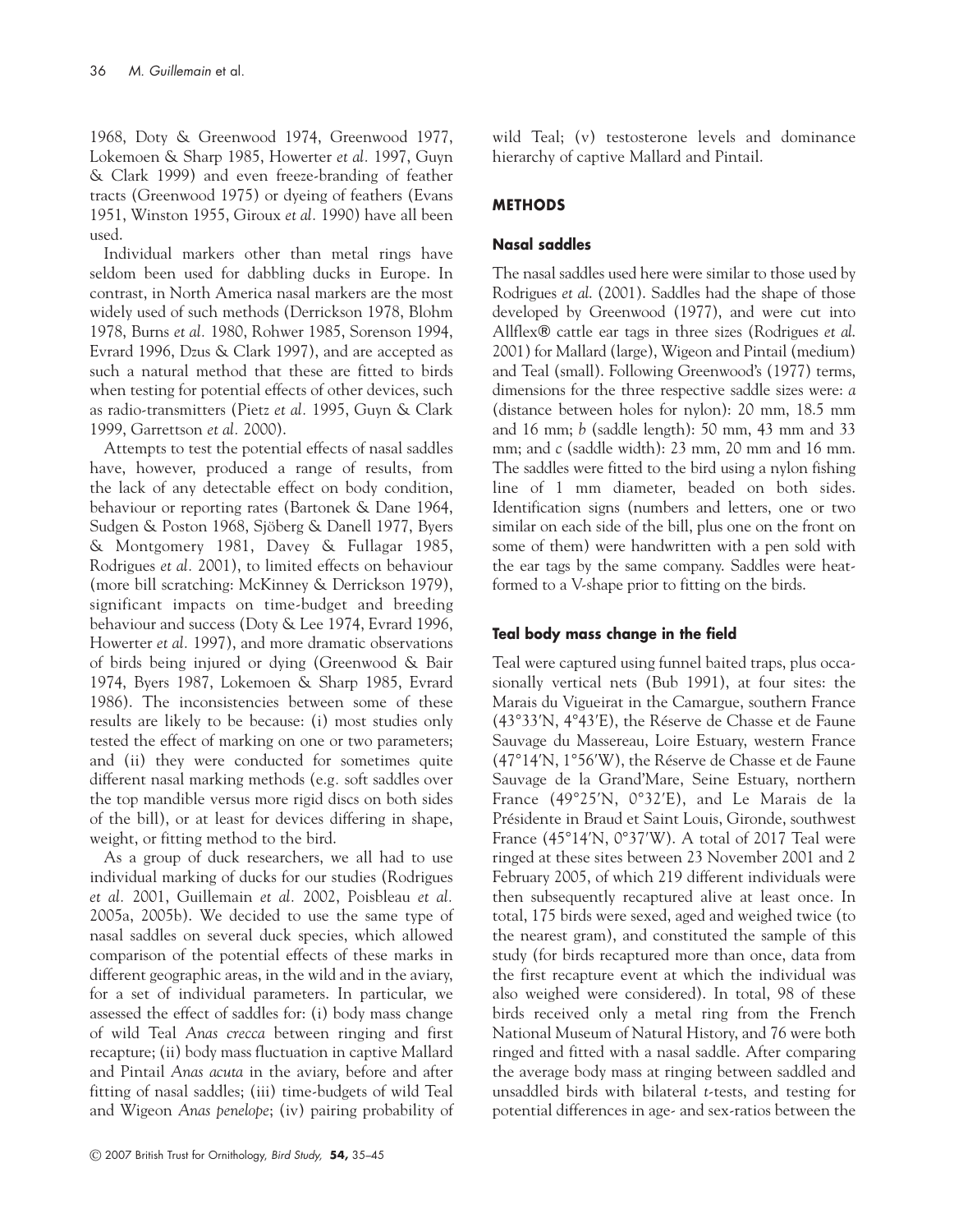two samples using  $\chi^2$  tests, we tested for differences between average number of days between capture and recapture and between body mass changes at the four sites using ANOVAs (we could not include the site effect in the analyses because of small sample size). We then used backward stepwise (at  $P = 0.05$ ) GLMs to test if the number of days between capture and recapture and body mass change differed significantly between sexes, ages and saddle status (plus all two-way interactions). Analyses were run with Statistica (Statsoft, Inc. 2002).

## **Teal pairing probability in the field**

In the Camargue, we observed the mating behaviour of Teal from 21 November 2002 to 26 February 2003, 1 October 2003 to 25 February 2004, and 20 October 2004 to 23 February 2005. At weekly intervals we recorded, from a sample of 30 males and 30 females picked up randomly, how many individuals were mated. Only when too few birds were present or when meteorological conditions made it impossible were these observations not performed. During all visits, marked Teal were also sought and, whenever possible, their mating status was determined. Mating status was determined from the birds' behaviour, i.e. proximity and coordination of movements of the two mates (Wishart 1983, Guillemain *et al.* 2003).

A total of 56 mating checks of 60-bird samples were performed, and a total of 760 nasal-saddled Teal observations were performed with the mating status determined. Mating status of marked birds was recorded once per day. Data were pooled for ten-day periods over the three winters, and we used logistic regression to determine, separately for males and females, if the probability of being paired varied across time and showed the same trend over time in saddled and unsaddled Teal. The same analysis was then run again for 2003–04 and 2004–05 separately (it was not possible to run it for 2002–03 alone because nasal marking started only in December that year). Analyses were run with Statistica (Statsoft, Inc. 2002).

## **Wigeon and Teal time-budgets in the field**

A total of 100 Teal and 13 Wigeon were captured with a cannon-net (Bub 1991) and ringed at the Réserve Naturelle de Saint Denis du Payré in Vendée, western France (46°24′N, 1°15′W) on 11, 16 and 20 December 2003, of which 51 Teal and 11 Wigeon were fitted with a nasal saddle. Diurnal observations of behaviour with ten minutes' scan sampling (Altman 1974) were then performed simultaneously by two observers on one saddled and one unsaddled individual of the same species, sex and broad category of behaviour in the same flock. Each change in behaviour was recorded to the nearest second. Seven behaviour categories were distinguished: aggressive interactions, foraging, resting, preening, movement (swimming, walking or flying), displaying and vigilance. A total of 98 pairs of such focal samples were recorded between 2 January and 16 March 2004. We used paired *t*-tests to compare average proportions of time spent in each behaviour, separately for each species and sex, between saddled and unsaddled birds. Data are presented as percentages in the text to ease reading, but we used arcsine-transformed proportions in the statistical analyses, which were run with Statistica (Statsoft, Inc. 2002).

## **Mallard and Pintail body mass, testosterone level and dominance in the aviary**

## Aviary conditions

Experiments were carried out between September and November 2003 at the Centre d'Etudes Biologiques de Chizé (CEBC), western France, using adult ducks descended from individuals caught in the wild. This programme was approved by the Ministry of the Environment and satisfied the requirements of the Animal Welfare regulations from the Ministry of Research and Higher Education. During the day, Mallard and Pintail were usually kept in separate 110  $m<sup>2</sup>$  enclosures (50 m<sup>2</sup> grass, 60 m<sup>2</sup> concrete) equipped with a 10 m<sup>2</sup> pool. At night, ducks were caged in two different 200-m<sup>2</sup> aviaries (100 m<sup>2</sup> grass, 100 m<sup>2</sup> concrete), one per species, equipped with a  $25 \text{ m}^2$  pool. Food in aviaries (*ad libitum*) was composed of a mixture of crushed corn, wheat and commercial duck food. The birds were kept at the CEBC and were together for at least four months before the experiments. They were therefore accustomed to their aviary environment and their group. In this context, the hierarchy between individuals would have had time to be well established and, if stable, well conserved. No pairs were identified prior to or during the experiment. For the experiments, we randomly selected ten adult males and ten adult females for both species. However, one male Pintail died for unknown reasons before being fitted with a nasal saddle, which reduced the sample size to nine males in this species. During the experiments, birds were kept apart in two separate  $10 \times 10$  m grass areas during the day and in  $5 \times 10$  m concrete aviaries during the night, all equipped with a  $10 \text{ m}^2$  pool.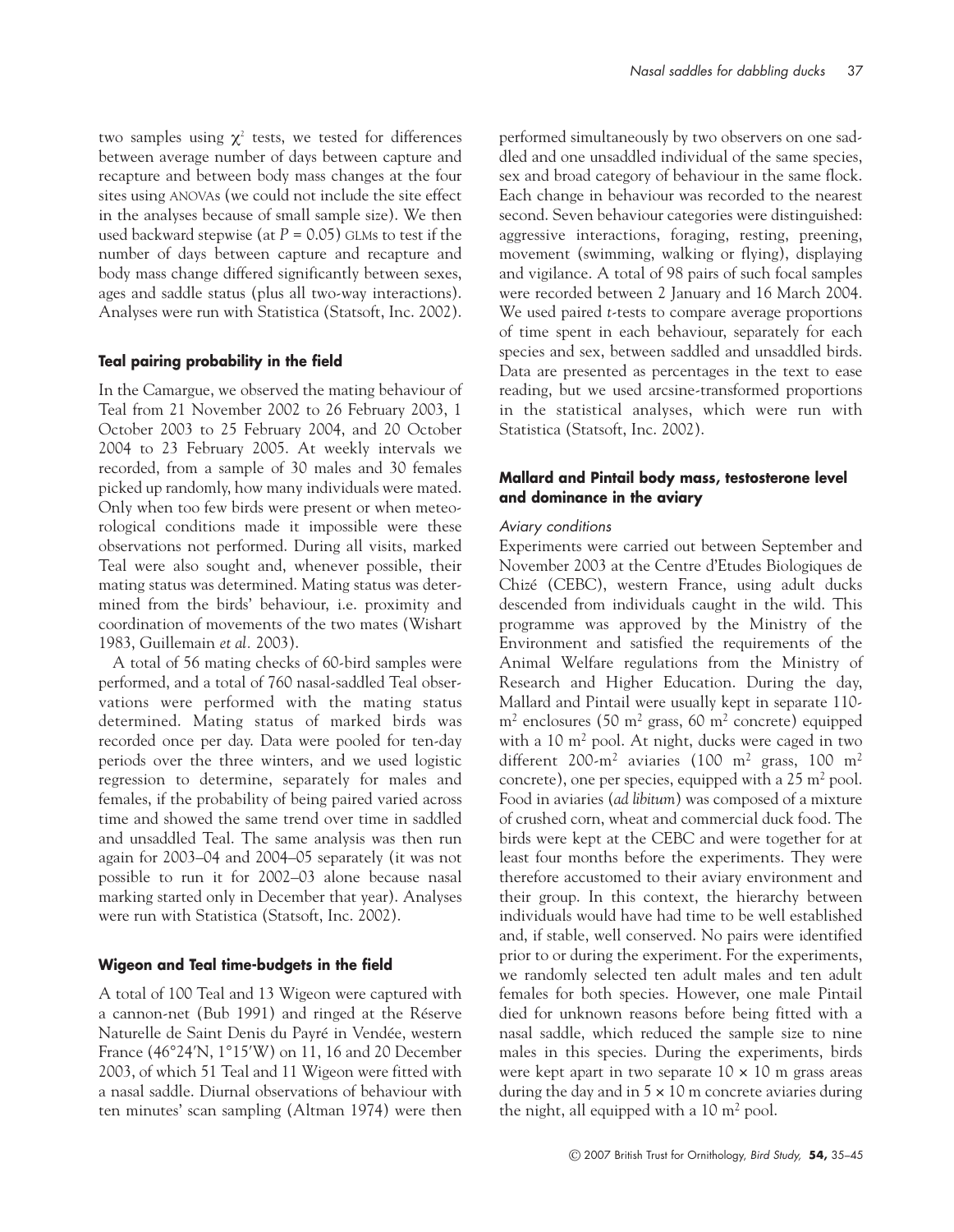## Effect of nasal saddles on body mass

To test for a potential effect of the saddles on duck body mass, the 39 birds were weighed weekly from 15 September to 27 November 2003. Nasal saddles were fitted on 15 October to half of the birds (five of the nine male Pintail; see below for method of selection for birds to be saddled). We first compared the initial body mass on 15 September between birds that subsequently would and would not be saddled, separately for each species and sex, using Mann–Whitney *U*-tests. We then used repeated-measures ANOVAs separately for each species and sex with time as the repeating index and individuals as repetitions to determine if body mass patterns differed significantly between saddled and unsaddled birds. Analyses were run with Statistica (Statsoft, Inc. 2002).

## Effect of nasal saddles on dominance hierarchy

To establish initial rank order, ducks were observed in the morning (for two hours) in two three-day sessions, from 17 to 19 and 23 to 25 September 2003. During each period, all interactions were noted, near the resources or elsewhere in the enclosure. For each aggressive encounter we determined the winner and the loser identities. Interactions between birds were organized in sociometric matrices from which we calculated Kendall's coefficient of linearity *K*, Landau's index and the index of linearity *h'* (De Vries 1995), using MatMan 1.0 (Noldus Information Technology 1998, De Vries *et al.* 1993). Each index varies from 0 (no linearity) to 1 (complete linearity). Index *h'* is based on *h* and takes into account the existence of unknown relationships, when two members of a dyad have not been observed to perform any agonistic interaction. Statistical significance of *K* is provided by a  $\chi^2$  test. For the *h*' index, a sampling process using 10 000 randomizations is performed (De Vries 1995). When the dominance hierarchy was significantly linear, individuals were reordered by a two-step iterative procedure (10 000 sequential trials), finding the rank order most consistent with a linear hierarchy by minimizing the number of inconsistencies and then minimizing the total strength of the inconsistencies (De Vries 1998). The birds were ranked from 1 (most dominant) to 20. We then ranked males and females (ranks from 1 to 10) separately. To assess the effects of the nasal marks, we divided the ducks into two groups (saddled and unsaddled), assigning individuals alternately to each lot following the order of the social hierarchy: nasal saddles were put on individuals of rank 1, 3, 5, 7 and 9 for both males and females in the two species.

After fitting nasal saddles, ducks were observed in the morning (for one hour) on 20 different days, from 17 to 21 October, from 3 to 12 and 22 to 26 November. During each session, the birds were placed in a  $2 \times 4$  m arena and videotaped. No observer was visible to the ducks after the camera was positioned. The camera field  $(2 \times 2 \text{ m})$  included a bowl containing 400 g of wheat and a bowl of water with a surface area of 700 cm2. All interactions were noted in order to record all agonistic encounters. For each of these we determined if the winner and the loser had a nasal mark. We obtained a distribution of encounter outcomes between and within marked and unmarked birds, which we then compared with a similar set of data from the sessions carried out before the marking.

## Effect of nasal saddles on testosterone levels

Blood samples were first collected on 15 September 2003 for the pre-marked period, and 7 November 2003 for the marked period. Birds were captured one after another. Immediately after capture, we drew 600 µl of blood from the brachial vein into a 1 ml heparinized syringe using a 25 gauge needle. We completed the entire capture and handling process as quickly as possible to minimize the effects of handling stress on circulating hormones. Handling time, i.e. time between capture and completed blood sampling, never exceeded 354 seconds (mean =  $97.1 \pm 6.0$  se). All ducks were bled in the afternoon (14:00 to 18:30 hours) to minimize the effect of diurnal fluctuations in testosterone (Balthazart 1976). Samples were centrifuged immediately. The plasma was decanted and frozen at −20°C until it was dosed. Plasma testosterone levels were determined at the CEBC laboratory by radioimmunoassay using a specific antibody for testosterone (Lormée *et al.* 2000, Poisbleau *et al.* 2005a). Testosterone antiserum was provided by Dr Gérald Picaper (Medecine nucléaire, CHU la Source, Orléans, France). Testosterone was extracted from a 50 µl plasma sample with diethyl-ether with a recovery rate above 95%. The extracts were redissolved in 0.01 M phosphate-buffered saline (pH 7.4) containing 0.1% bovine albumin serum (PBS-BSA) and incubated overnight at 4°C with about 9000 cpm of the appropriate 3H-testosterone (Amersham Pharmacia Biotech, F-91898 Orsay, France) and antiserum. The bound testosterone fraction was separated by addition of dextran-coated charcoal and counted in a Packard scintillation spectrometer. Only one assay was performed and the intra-assay coefficient of variation was 6.5% (*n* = 3 duplicates). The lowest concentration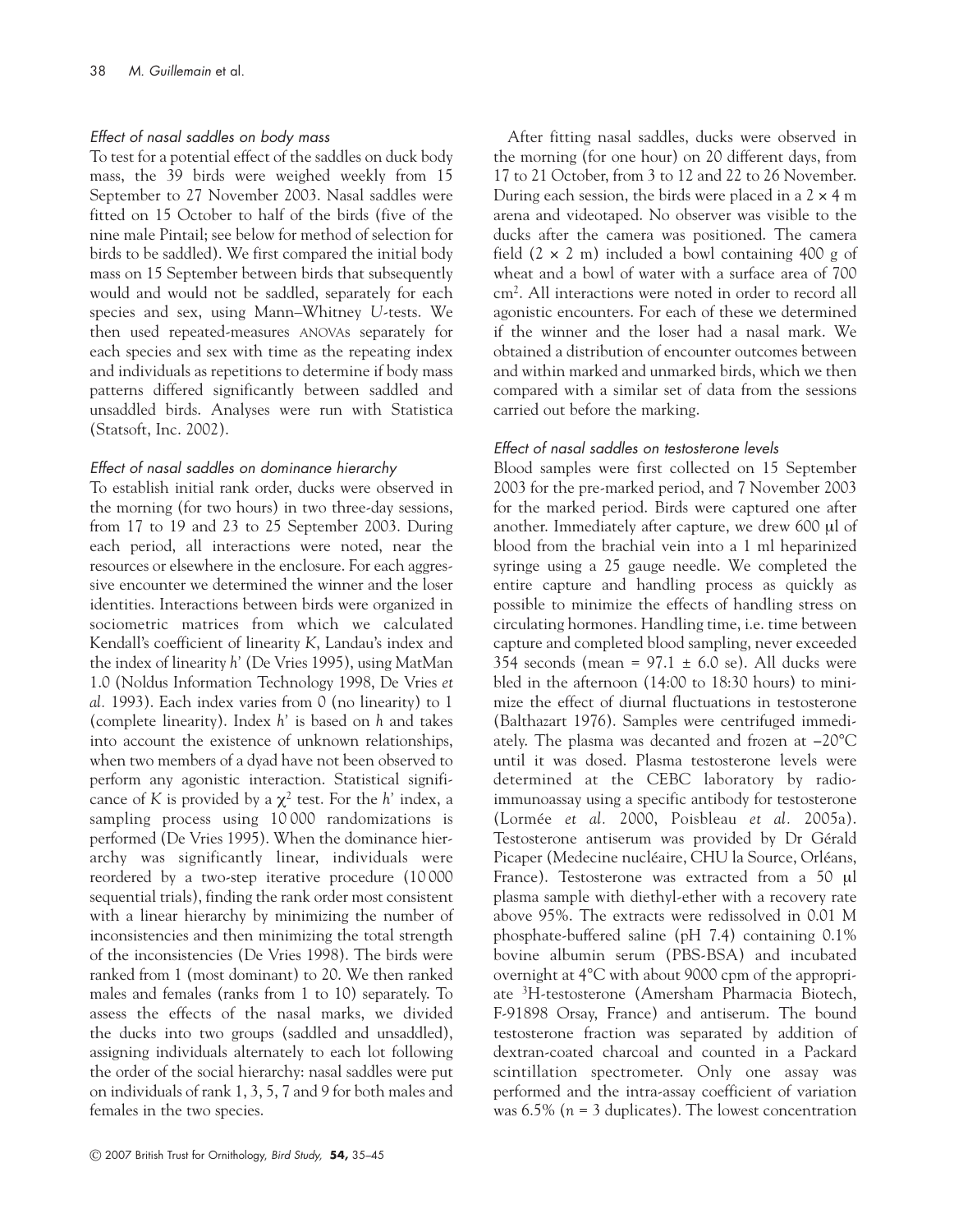detectable was 0.15 ng/ml. We first compared the average initial testosterone levels on 15 September between birds that would and would not be subsequently saddled, separately for each species and sex, using Mann–Whitney *U*-tests. We then computed for each bird the difference between post- and pre-marking testosterone levels, and the average was compared between saddled and unsaddled birds using Mann– Whitney *U*-tests.

## **RESULTS**

## **Teal body mass change in the field**

The initial body mass at ringing did not differ significantly between birds that were and were not subsequently saddled: the average initial body mass was 357.3 g (± 5.2 se, *n* = 98) for saddled birds, and 353.0 g (± 5.1 se, *n* = 76) for unsaddled birds (*t* = −0.63, df = 172, *P* = 0.53). There were 36 females and 62 males in the unsaddled sample, and 25 females and 51 males in the saddled sample, which did not represent a significant difference in sex ratio ( $χ² = 0.28$ , df = 1, P = 0.60). The unsaddled sample comprised 35 adults and 63 first-year Teal, while the saddled sample comprised 34 adults and 42 first-year birds: the age ratio did not differ significantly between them ( $\chi^2$  = 1.46, df = 1, P = 0.23).

The number of days between the two weighing events (i.e. ringing and recapture) did not differ between sites (ANOVA:  $F_{3,171} = 0.69$ ,  $P = 0.51$ ). The final model of the stepwise procedure to fit this number of days using sex, age and saddle status kept only 'Age' as an explanatory factor, but did not fit the data  $(F_{1,172})$  $= 0.67, P = 0.41$ : on average, there were  $15.32 \pm 1.33$ days between ringing and recapture.

Body mass change between the two weighing events did not differ between sites (ANOVA:  $F_{3,171} = 2.41$ ,  $P =$ 0.07). The final model of the stepwise procedure to fit this number of days using sex, age and saddle status kept only 'Saddle status' as an explanatory factor, but did not fit the data  $(F_{1,172} = 2.12, P = 0.15)$ : on average, saddled birds lost 4.46 g/day ( $\pm$  0.81 se) and unsaddled birds lost 2.90 g/day ( $\pm$  0.71 se), which was not significantly different.

#### **Teal pairing probability in the field**

The logistic regression for the probability of being paired in female Teal with saddle status and time (i.e. ten-day periods) as factors fitted the data (goodness-offit:  $\chi^2$  = 1841.98, *P* > 0.05); it revealed both a significant increase across ten-day periods (*P* < 0.01) and a significant interaction between time and saddle status ( $P = 0.01$ ), but saddle status alone did not have a significant effect  $(P = 0.35)$ . Although at the beginning of winter the probability of being paired was similar between saddled and unsaddled females, this probability then increased at a higher rate in unsaddled birds (Fig. 1). In males, the model with saddle status, time and saddle status–time fitted the data (goodnessof-fit:  $\chi^2$  = 2180.44, *P* > 0.05), all the factors having a significant effect (*P* values: 0.03, <0.0001 and 0.0002, respectively): saddled males were more likely to be paired than unsaddled ones at the beginning of winter, but then their probability increased at a slower rate with time (Fig. 1).

When the same analyses were run separately for the 2003–04 and 2004–05 winters, however, results were more contrasted: though the models fitted the data in both winters and for the two sexes (all  $\chi^2 > 675.98$ , all *P* > 0.05) a significant effect of the saddle status (but only via the saddle status – ten-day period interactions) was only apparent in the first winter (females: *P* = 0.04; males:  $P < 0.01$ ). In 2004–05, the logistic regression revealed no effect of saddle status alone or through the saddle status–ten-day period interactions, in either males or females (all  $P > 0.15$ ).

#### **Wigeon and Teal time-budgets in the field**

The average percentage of time spent by Teal and Wigeon of the two sexes in each behaviour is presented in Fig. 2 for saddled and unsaddled birds. In no species and no sex was the difference significant for any



Figure 1. Probability of saddled (closed symbols) and unsaddled (open symbols) Teal being paired versus time, expressed in ten-day periods from early October to late February. Squares, males; circles, females. See text for statistics.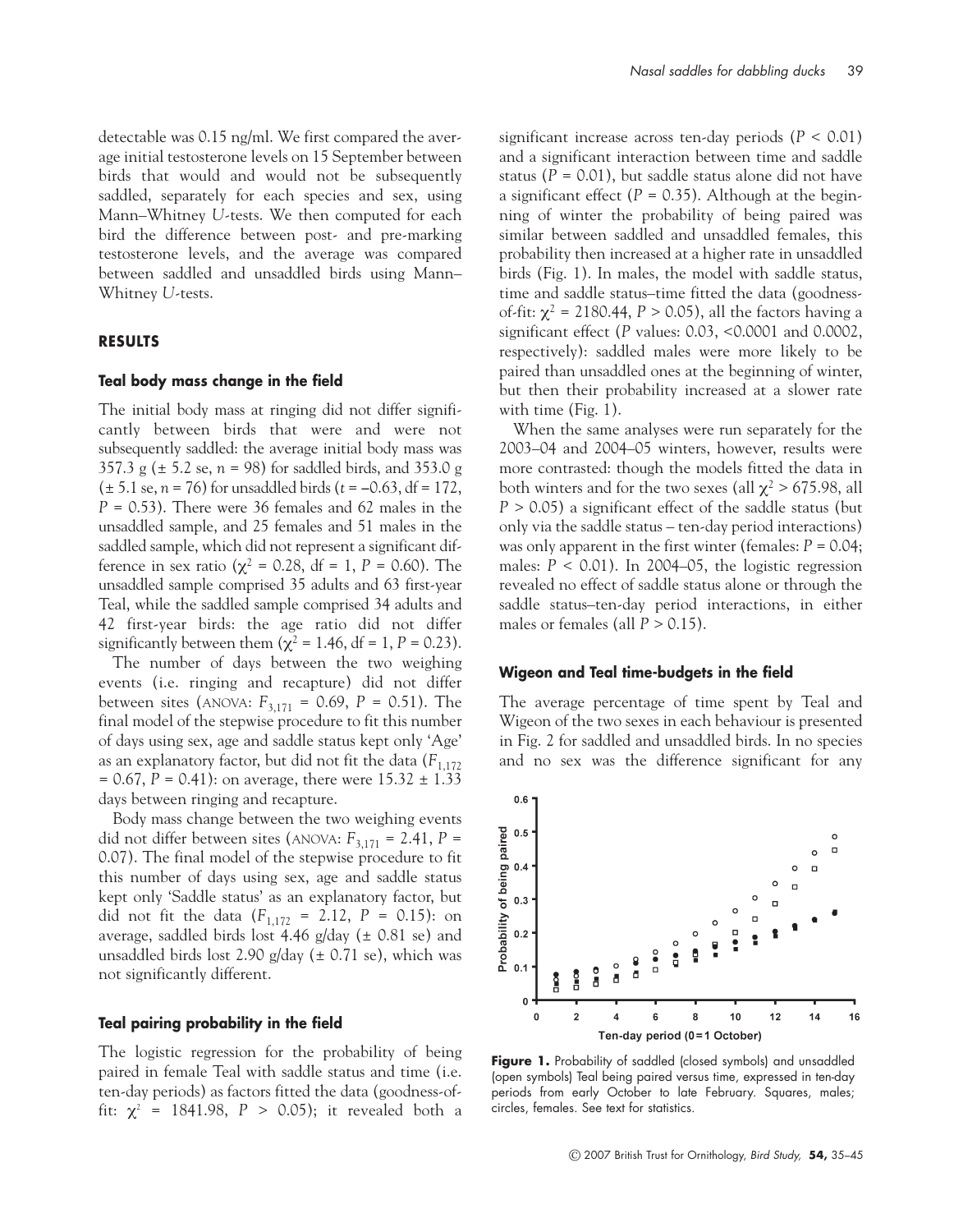

Figure 2. Average time-budgets of saddled ( $\blacksquare$ ) and unsaddled ( $\square$ ) Teal and Wigeon after paired focal observations at the Réserve Naturelle de Saint Denis du Payré. Vertical lines indicate standard errors. Only the percentage of time spent resting by female Teal differed significantly between saddled and unsaddled individuals. See text for statistics.

behaviour (all *P* > 0.05) except female Teal, which spent less time resting if saddled (paired *t*-test: *t* =  $-2.29$ ,  $P = 0.03$ ). However, one of the only marginally significant tests  $(P = 0.06)$  was also for resting in male Wigeon, but this time the pattern was the opposite, i.e. marked birds rested more.

## **Mallard and Pintail body mass variation in the aviary**

Initial body mass on 15 September 2003 did not differ significantly between birds that were subsequently saddled or not, in either species or sex (Table 1). Body

Table 1. Initial body mass (± se) of subsequently saddled and unsaddled captive Mallard and Pintail on 15 September 2003, at the beginning of the experiment.

| Species | Sex    | Subsequently saddled | Body mass (g)     | Number of<br>individuals | Mann-Whitney test |      |
|---------|--------|----------------------|-------------------|--------------------------|-------------------|------|
|         |        |                      |                   |                          | Z                 |      |
| Mallard | Male   | Yes                  | 1209.0 ± 74.4     | 5                        | 1.15              | 0.25 |
|         |        | No                   | $1089.8 \pm 52.0$ |                          |                   |      |
|         | Female | Yes                  | $1081.0 \pm 24.5$ |                          | $-1.78$           | 0.08 |
|         |        | No                   | $982.8 \pm 35.7$  | 5                        |                   |      |
| Pintail | Male   | Yes                  | $756.0 \pm 46.0$  | 5                        | $-0.24$           | 0.81 |
|         |        | No                   | $788.2 \pm 44.1$  | 4                        |                   |      |
|         | Female | Yes                  | $750.2 \pm 10.8$  | 5                        | $-1.47$           | 0.14 |
|         |        | No                   | $687.8 \pm 44.5$  | 5                        |                   |      |

© 2007 British Trust for Ornithology, Bird Study, **54,** 35–45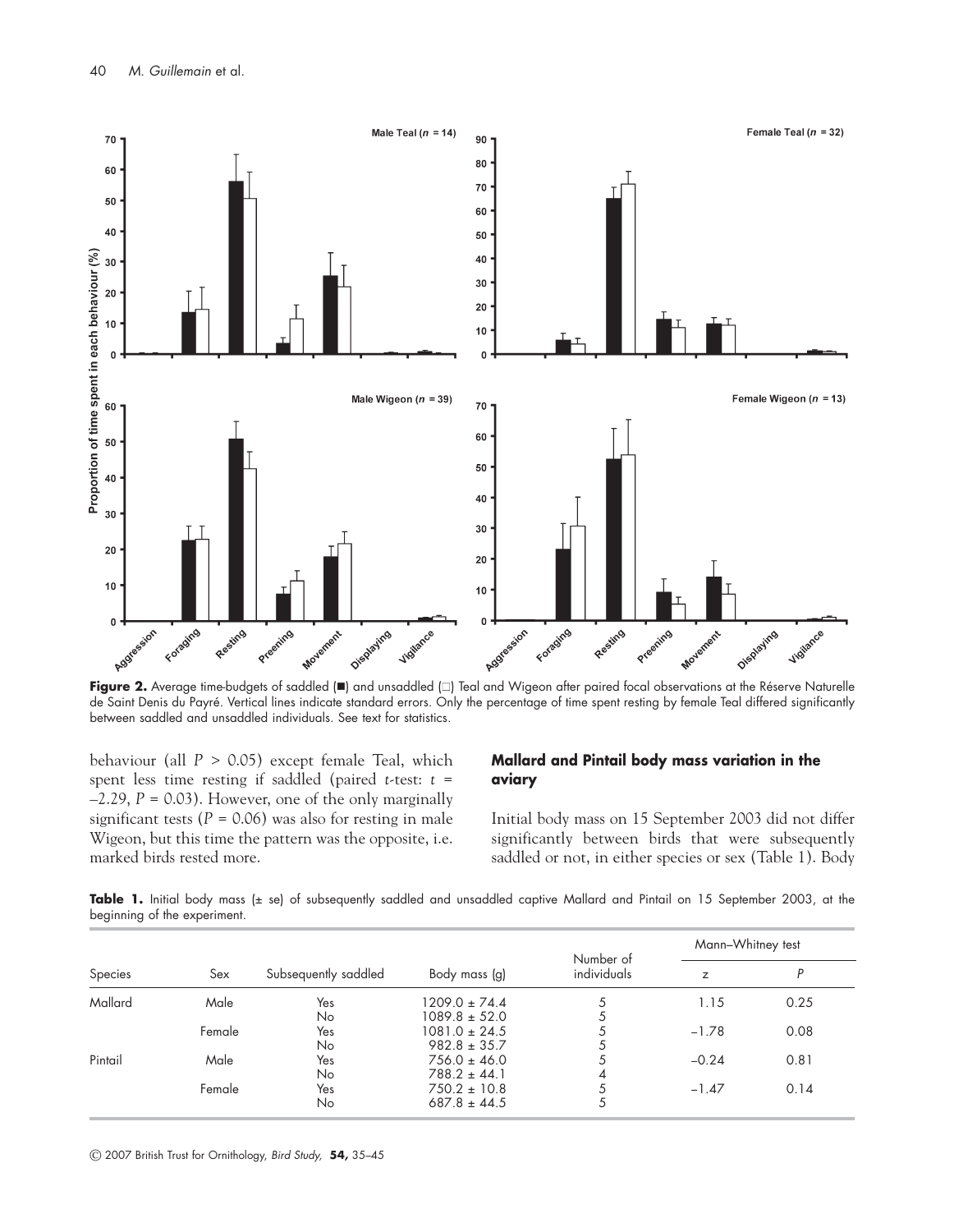

Figure 3. Body mass change of captive Mallard and Pintail at CEBC from 15 September to 27 November 2003. Different symbols represent different individuals. Birds that had a saddle fitted on 15 October are indicated by closed symbols and plain lines, birds that did not are indicated by open symbols and dashed lines.

mass changes over a two-month period are shown in Fig. 3. Repeated-measures ANOVAs did not reveal any significant difference in body mass during this period between marked and unmarked individuals, of either sex in the two species (male Mallard:  $F_{1,8} = 1.31$ ,  $P =$ 0.29; female Mallard: *F*1,8 = 4.57, *P* = 0.07; male Pintail:  $F_{1,7}$  = 0.02, *P* = 0.89; female Pintail:  $F_{1,8}$  = 0.50,  $P = 0.50$ .

#### **Mallard and Pintail dominance in the aviary**

The analysis of the Mallard sociometric matrix comprised 536 interactions and revealed a clear linear hierarchy (Kendall's linearity index  $K = 0.66$ ,  $χ² =$ 112.72, df = 27, *P* < 0.0001). The values of Landau's index and the corrected index were high  $(h = 0.66, h)$ 0.67, improved linearity test using *h'*, *P* < 0.0001) and clearly indicated that Mallard ranking was linear. The matrix of Pintail comprised 88 interactions and clearly revealed a significant linear hierarchy ( $K = 0.35$ ,  $χ² =$ 62.22, df = 27, *P* < 0.0002; *h* = 0.35, *h'* = 0.36, improved linearity test using *h'*, *P* < 0.0002).

Prior to saddling, Mallard not to be saddled won 47.03% (*n* = 557 interactions) of aggressive interactions compared to 53.20% (*n* = 515) for birds that were to be saddled. Pintail not to be saddled won

42.62% (*n* = 711) of their aggressive interactions compared to 57.99% ( $n = 857$ ) for birds that were to be saddled. After saddling, unsaddled Mallard won 48.24% (*n* = 3074) of their aggressive interactions compared to 52.45% (*n* = 2208) for saddled ones; unsaddled Pintail won 45.58% (*n* = 3023) of their aggressive interactions compared to 53.63% (*n* = 3679) for saddled ones. The difference between both winning percentages before and after fitting nasal saddles was not significant in Mallard ( $χ² = 1.1885$ , df = 1, P = 0.28), but was significant in Pintail ( $\chi^2$  = 20.6000, df = 1,  $P < 0.0001$ ).

# **Mallard and Pintail testosterone levels in the aviary**

In no sex and no species did the testosterone levels differ significantly on 15 September 2003 (Mann– Whitney *U*-tests: all *z* absolute values < 1.57, all *P* > 0.11; Fig. 4). Only in male Pintail did the change in testosterone between the two sampling dates (before and after fitting of the nasal saddles) differ significantly  $(z = -2.45, P = 0.01)$ : unmarked male Pintail lost 0.15 ng/ml (± 0.29 se, *n* = 4). This was the only sex and species group to lose testosterone, while marked male Pintail gained 0.31 ng/ml (± 0.08 se, *n* =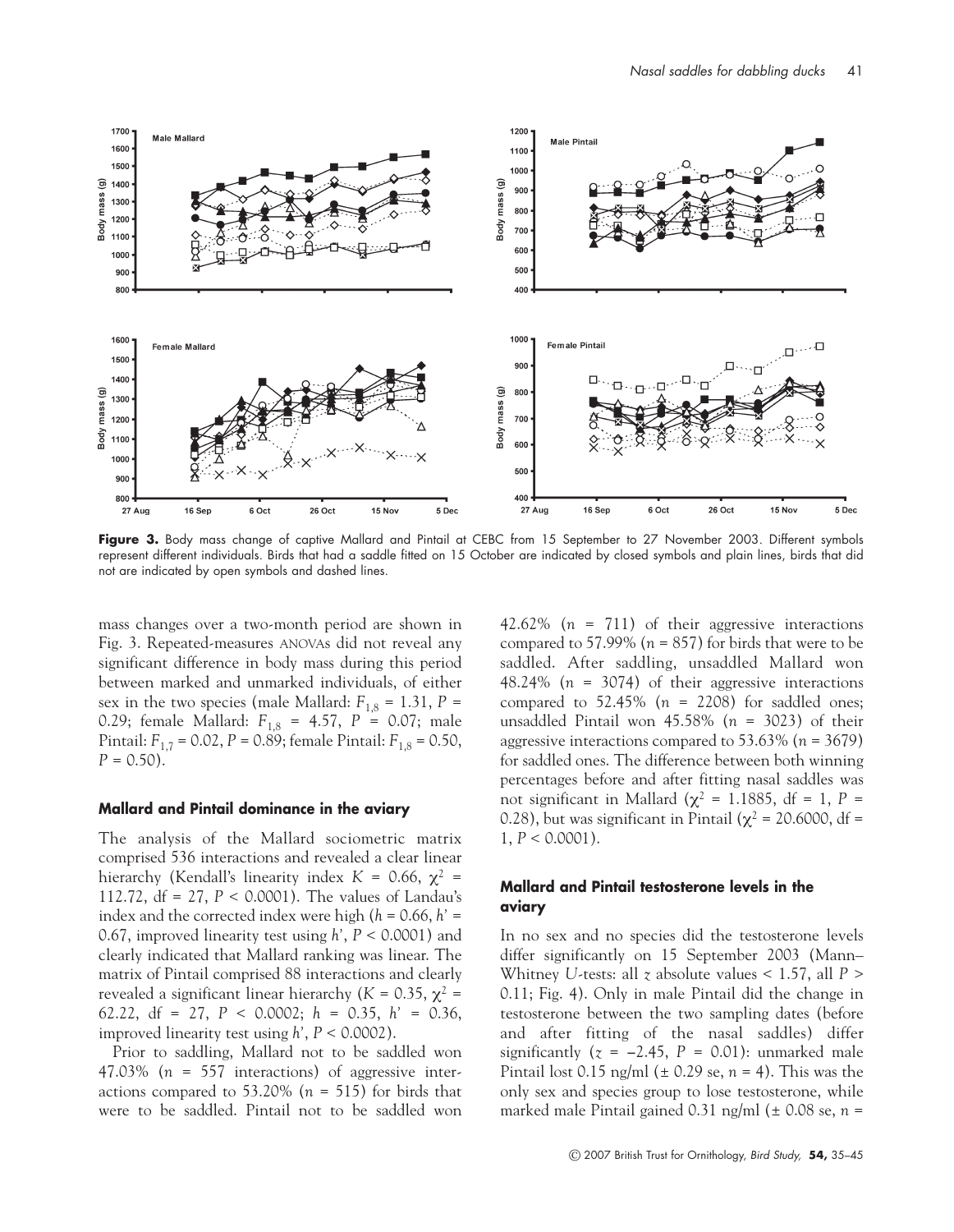

**Figure 4.** Average testosterone levels on 15 September 2003 (a) and change in testosterone levels between initial sampling and second sampling on 7 November 2003 (b) of captive Mallard and Pintail. Black bars, saddled birds; white bars, unsaddled birds. Vertical lines indicate standard errors. All  $n = 5$  except for unsaddled male Pintail ( $n = 4$ ). See text for statistics.

5), a pattern more similar to what was observed in the other cases (Fig. 4).

## **DISCUSSION**

#### **Duck body mass**

Nasal saddles did not affect body mass, either in the field for Teal or in the aviary for Mallard and Wigeon. In the field, Teal lost body mass between ringing and first live recapture, a common observation in wild birds often attributed to the stress of handling (Ens *et al.* 1990). While marked Teal lost 4.5 g per day on average, unmarked Teal lost 3.0 g per day. However, the variance was large and the difference was not statistically significant.

In the aviary, neither Mallard nor Pintail appeared to be affected in their body mass patterns by the presence of nasal saddles. In both species body mass increased from September to November, as has been demonstrated for wild Teal too (Guillemain *et al.* 2005).

Given the common use of this marking method in North America, there have been surprisingly few tests of the effect of nasal saddles on duck body mass. Sjöberg & Danell (1977) and Byers & Montgomery (1981) weighed simultaneously nasal-marked and control ducks in the aviary or fenced areas, and found no significant difference. The present study corroborates these results.

## **Duck time-budget**

There have been a number of previous studies of the effects of nasal saddles, including time-budget studies. Some of these revealed no effect of the saddles on behaviour, at least a few days after the saddle was fitted (Bartonek & Dane 1964, Sudgen & Poston 1968, Byers & Montgomery 1981), while other studies showed differences in levels of bill-scratching or preening (McKinney & Derrickson 1979, Evrard 1996). We found no consistent difference between the behaviour of marked and unmarked Teal and Wigeon. It is true that saddles may induce more occasional billscratching in the field (M .Guillemain pers. obs.), but this does not translate into an altered broad timebudget. Nocturnal data were not available, but given the nocturnal foraging habits of most dabbling ducks, the comparison of foraging time of saddled and unsaddled birds during the night would be welcome in the future.

## **Duck pairing probability**

The pairing probability test was the only one to show a clear effect of nasal saddles on birds in the field. Marked Teal paired at a slower rate through the winter than unmarked ones. However, this result was only observed in one of the winters when data from the two field seasons were analysed separately, while no effect of the saddle was detected in the other one.

Most earlier tests of the effects of nasal saddles on pairing in dabbling ducks were anecdotal, e.g. they reported the presence of all combinations of marked and unmarked mates (Evrard 1996, Rodrigues *et al.* 2001), or did not provide quantified data (Bartonek & Dane 1964). Conversely, Howerter *et al.* (1997) measured a delay in first nest initiation by marked female Mallard, which they hypothesized may have been due to a negative response of males to nasal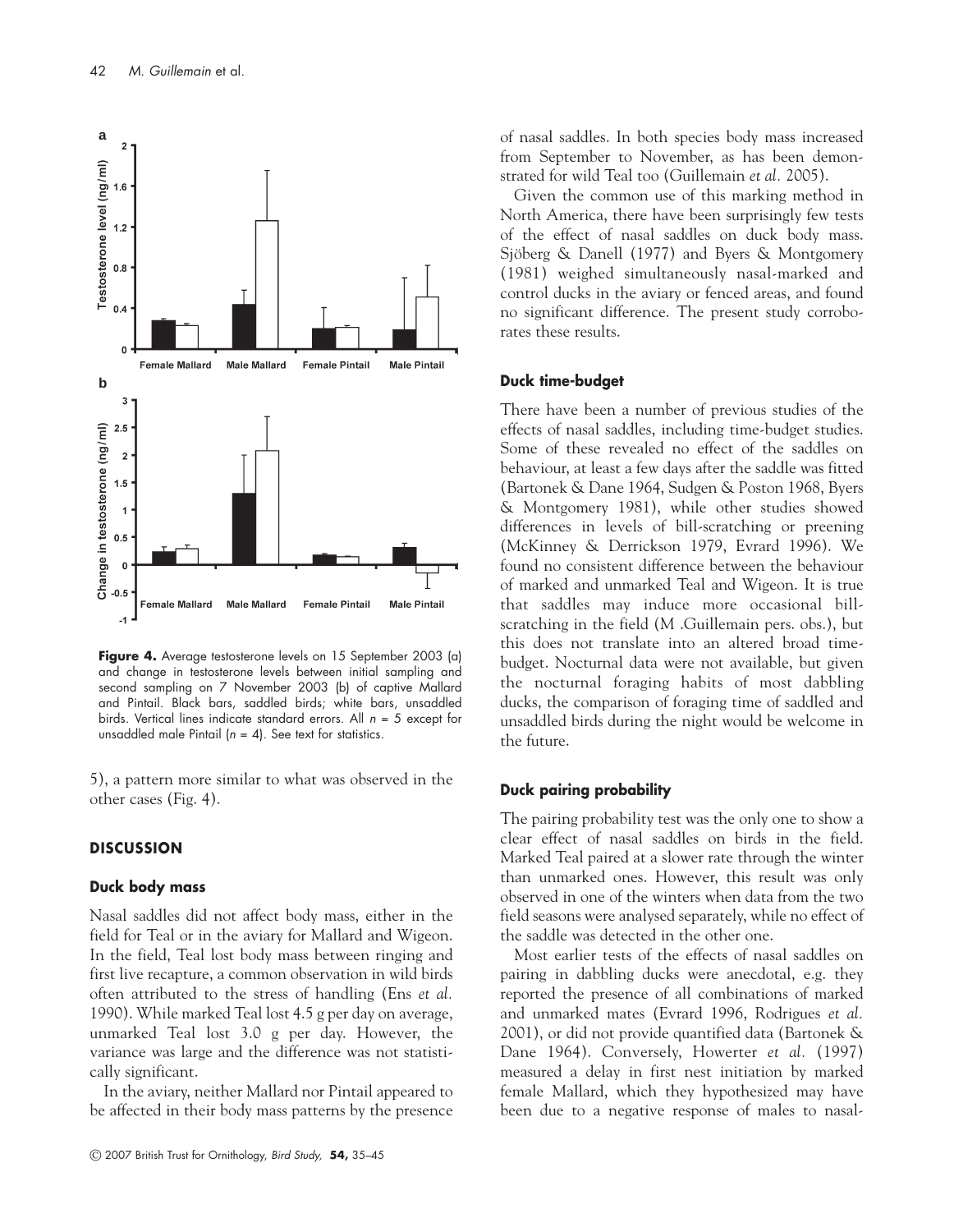marked females, and Koob (1981) reported that paired male Ruddy Duck *Oxyura jamaicensis* fitted with a nasal saddle generally lost their mate to unmarked males. Regehr & Rodway (2003) also observed a lower pairing probability in marked than unmarked male Harlequin Duck *Histrionicus histrionicus*, while no significant difference could be observed in females. Marked females, nonetheless, were less likely to reunite with previous mates. Results in Teal here were always similar between the two sexes, and were not as extreme as in the Ruddy Duck case. We observed marked Teal of the two sexes to pair, though the fact that in some cases pairing may occur at a slower rate than for unmarked birds calls for caution in the use of nasal saddles for studies including social parameters.

# **Duck dominance hierarchy and testosterone**

A clear significant stable linear hierarchy was observed in both Mallards and Pintails prior to marking. In Mallards, the proportion of aggressive interactions won by marked individuals did not differ before and after fitting of the saddle (52–53%). Pintails, conversely, won only 54% of their interactions after marking, while they won 58% before. Though not large, the difference was significant. The biological significance of these changes in dominance is difficult to assess. However, our results call for caution when using nasal saddles for studies of the social structure in dabbling ducks.

To our knowledge this is the first time that the effect of nasal saddles on duck hormone levels has been tested, which precludes any comparison with other studies. However, according to the 'challenge hypothesis', plasma testosterone levels should be elevated only when needed during social challenge, including reproductive events (Wingfield *et al.* 1990). Consequently, if putting nasal saddles on ducks leads to a destabilization of dominance relationships, we would expect an increase of plasma testosterone for newly challenged marked birds. This did not seem to occur in this study since blood testosterone concentration was initially low and similar between marked and unmarked Mallard and Pintail in both sexes. We suggest that the stable dominance hierarchy and associated low levels of testosterone were probably maintained by 'social inertia' (Guhl 1968, Archawaranon *et al.* 1991, Wiley *et al.* 1999). As in other studies (Poisbleau *et al.* 2005a), and consistent with the fact that pairing behaviour starts around mid-winter (Heitmeyer 1988), we found that testosterone levels generally increased between September and November except among unmarked male Pintails. Nevertheless, marked and unmarked birds showed a similar testosterone level increase.

# **Conclusion**

We conclude that nasal saddles do not have a general negative impact on dabbling ducks. The only caution concerns social relationships between ducks, as we observed a significant effect on pairing and on the outcome of aggressive interactions. However, in both cases these results only held for some species or some periods and so do not have a general effect. Despite the fact that we studied many aspects of dabbling duck ecology during winter, we were not able to study all aspects of these birds' biology. In particular, a test of the effect of nasal saddles on life-history traits would also be valuable. Earlier work (Evrard 1996) has revealed no difference in reporting rates between saddled and ringed-only ducks but we could not test this directly, as we use the back of the saddles to write a phone number for hunters to report shot ducks. The difference in methodology therefore makes reporting of saddled birds easier than for individuals simply ringed. However, we only mark half to two-thirds of the ducks we catch with nasal saddles, so that it will be possible within a few years to compare survival rates of marked and unmarked ducks. We conclude that nasal saddles are an appropriate marking method for dabbling ducks for most research topics, and we hope that their use will help promote individual-based studies of these birds in Europe.

# **ACKNOWLEDGEMENTS**

We acknowledge the useful comments from G. Martin, R. Hearn and an anonymous referee on an earlier version of the manuscript. We are most grateful to J.-P. Baudet and L. Tison who ringed the Teal in Gironde and at la Grand-Mare, and to the Association pour la Défense de l'Environnement en Vendée (ADEV) for letting us work in the Réserve Naturelle de Saint Denis du Payré. We would like to thank M. Chambouleyron, J.-B. Noguès, K. Pineau, J. Fuster, L. Albert, P. Noble, N. Guillon, S. Dalloyau, A. Millon, L. Hardouin, D. Pinaud, P.-Y. Perroi, D. Desmonts, H. Destouches (ADEV), S. Palier (ADEV), F. Meunier (LPO) and E. Joyeux (ONCFS) for their help during fieldwork. We acknowledge the care that N. Guillon gives to the captive birds in Chizé. The programme was financially supported by a joint grant from LPO, ONCFS and ADEV concerning work in St Denis du Payré, and was funded by the CNRS for work in Chizé and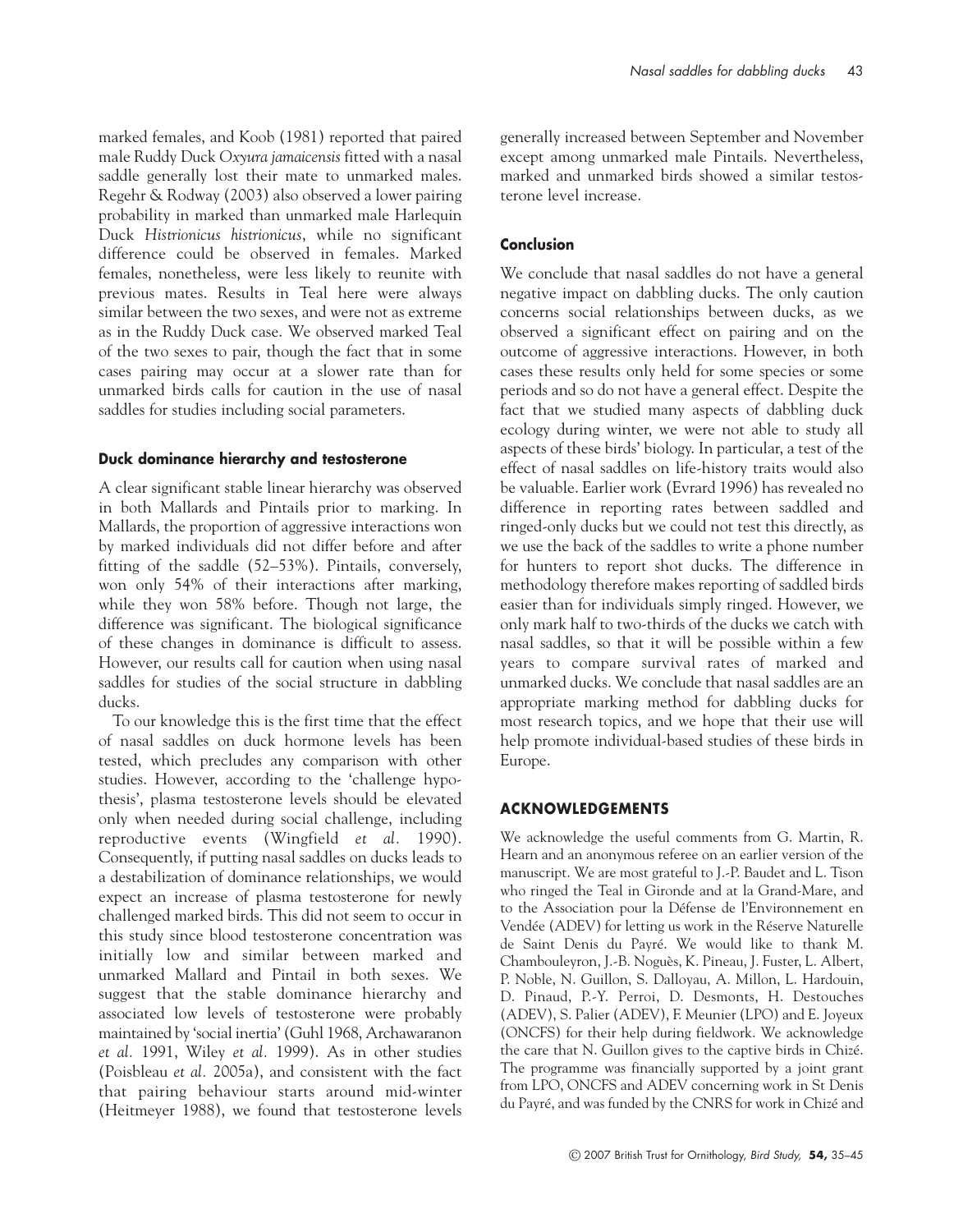by ONCFS in the other cases. C. Arzel was supported by a PhD Grant from ONCFS and received further financial support from grants V-124-01 and V-98-04 from the Swedish Environmental Protection Agency.

#### **REFERENCES**

- **Altmann, J.** 1974. Observational study of behavior: sampling methods. Behaviour **49:** 227–267.
- **Anderson, A.** 1963. Patagial tags for waterfowl. J. Wildl. Manage. **27:** 284–288.
- **Archawaranon, M., Dove, L. & Wiley, R.H.** 1991. Social inertia and hormonal control of aggression and dominance in whitethroated sparrows. Behaviour **118:** 42–65.
- **Balthazart, J.** 1976. Daily variations of behavioural activities and plasma testosterone levels in the domestic duck Anas platyrhynchos. J. Zool. **180:** 155–173.
- **Bartonek, J.C. & Dane, C.W.** 1964. Numbered nasal discs for waterfowl. J. Wildl. Manage. **28:** 688–692.
- **Bibby, C.J., Burgess, N.D., Hill, D.A. & Mustoe, S.H.** 2000. Bird Census Techniques, 2nd edition. Academic Press, London.
- **Blohm, R.J.** 1978. Migration homing of male Gadwalls to breeding grounds. Auk **95:** 763–766.
- **Blums, P., Mednis, A., Bauga, I., Nichols, J.D. & Hines, J.E.** 1997. The loss rates of web tags applied to day-old Anas and Aythya ducklings. Wildfowl **47:** 181–185.
- **Bub, H.** 1991. Bird Trapping and Bird Banding. A Handbook for Trap<sup>p</sup>ing Methods all over the World. Cornell University Press, New York.
- **Burns, J.T., Cheng, K.M. & McKinney, F.** 1980. Forced copulation in captive Mallards I. Fertilization of eggs. Auk **97:** 875–879.
- **Byers, S.M.** 1987. Extent and severity of nasal saddle icing on Mallards. J. Field Ornithol. **58:** 499–504.
- **Byers, S.M. & Montgomery, R.A.** 1981. Stress response of captive Mallards to nasal saddles. J. Wildl. Manage. **45:** 498–501.
- **Calvo, B. & Furness, R.W.** 1992. A review of the use and the effects of marks and devices on birds. Ring. Migr. **13:** 129–151.
- **Clark, J.A., Robinson, R.A., Balmer, D.E., Adams, S.Y., Collier, M.P., Grantham, M.J., Blackburn, J.R. & Griffin, B.M.** 2004. Bird ringing in Britain and Ireland in 2003. Ring. Migr. **22:** 85–127.
- Davey, C.C. & Fullagar, P.J. 1985. Nasal saddles for Pacific Black Duck Anas superciliosa and Austral Teal. Corella **9:** 123–124.
- **Derrickson, S.R.** 1978. The mobility of breeding Pintails. Auk **95:** 104–114.
- De Vries, H. 1995. An improved test of linearity in dominance hierarchies containing unknown or tied relationships. Anim. Behav. **50:** 1375–1389.
- De Vries, H. 1998. Finding a dominance order most consistent with a linear hierarchy: a new procedure and review. Anim. Behav. **55:** 827–843.
- **De Vries, H., Netto, W.J. & Hanegraaf, P.L.H.** 1993. MatMan: a program for the analysis of sociometric matrices and behavioural transition matrices. Behaviour **125:** 157–175.
- Doty, H.A. & Greenwood, R.J. 1974. Improved nasal-saddle marker for Mallards. J. Wildl. Manage. **38:** 938–939.
- Doty, H.A. & Lee, F.B. 1974. Homing to nest baskets by wild female Mallards. J. Wildl. Manage. **38:** 714–719.
- **Dzus, E.H. & Clark, R.G.** 1997. Overland travel, food abundance, and wetland use by Mallards: relationships with offspring survival. Wilson Bull. **109:** 504–515.

**Ens, B.J., Duiven, P., Smit, C.J. & van Spanje, T.M.** 1990.

Spring migration of turnstones from the Banc d'Arguin in Mauritania. Ardea **78:** 301–314.

- **Evans, C.D.** 1951. A method of color marking young waterfowl. J. Wildl. Manage. **15:** 101–103.
- **Evrard, J.O.** 1986. Loss of nasal saddle on Mallard. J. Field Ornithol. **57:** 170–171.
- **Evrard, J.P.** 1996. Effects of nasal saddles on mallards and bluewinged teal. Wild. Soc. Bull. **24:** 717–721.
- **Garrettson, P.R., Rohwer, F.C. & Moser, E.B.** 2000. Effects of backpack and implanted radiotransmitters on captive blue-winged Teal. J. Wildl. Manage. **64:** 216–222.
- **Gilmer, D.S., Ball, I.J., Cowardin, L.M. & Riechmann, J.H.** 1974. Effects of radio packages on wild ducks. J. Wildl. Manage. **38:** 243–252.
- **Giroux, J.-F., Bell, D.V., Percival, S. & Summers, R.W.** 1990. Tail-mounted radio transmitters for waterfowl. J. Field Ornithol. **61:** 303–309.
- **Greenwood, R.J.** 1975. An attempt to freeze-brand Mallard ducklings. Bird Band. **46:** 204–206.
- **Greenwood, R.J.** 1977. Evaluation of a nasal marker for ducks. J. Wildl. Manage. **41:** 582–585.
- **Greenwood, R.J. & Bair, W.C.** 1974. Ice on waterfowl markers. Wildl. Soc. Bull. **2:** 130–134.
- **Guhl, A.M.** 1968. Social inertia and social stability in chickens. Anim. Behav. **16:** 219–232.
- **Guillemain, M., Caldow, R.W.G., Stillman, R.A. & Goss-Custard, J.D.** 2002. Towards behaviour-based models of dabbling duck population dynamics. Eur. J. Wildl. Res. **48:** 1–6.
- **Guillemain, M., Caldow, R.W.G., Hodder, K.H. & Goss-Custard, J.D.** 2003. Increased vigilance of paired males in sexually dimorphic species: distinguishing between alternative explanations in Eurasian Wigeon. Behav. Ecol. **14:** 724–729.
- **Guillemain, M., Dehorter, O., Johnson, A.R. & Simon, G.** 2005. A test of the wintering strategy hypothesis with Teal (Anas crecca) ringed in the Camargue, Southern France. J. Ornithol. **146:** 184–187.
- **Gullion, G.W.** 1951. A marker for waterfowl. J. Wildl. Manage. **15:** 222–223.
- **Guyn, K.L. & Clark, R.G.** 1999. Decoy trap bias and effect of markers on reproduction of Northern Pintails. J. Field Ornithol. **70:** 504–513.
- **Heitmeyer, M.E.** 1988. Body composition of female mallards in winter in relation to annual cycle events. Condor **90:** 669–680.
- **Howerter, D.W., Joynt, B.L., Emery, R.B. & Sankowski, T.P.** 1997. Effects of nasal discs on nesting by Mallards. J. Field Ornithol. **68:** 1–6.
- **Jeske, C.W., Gilbert, D.W., Anderson, D.R., Ringelman, J.K. & Szymczak, M.R.** 1993. Use of a restraining board and wing bands to immobilize and mark Mallards. J. Field Ornithol. **64:** 84–89.
- Johnson, A.R. 1975. Station de baguage de Camargue. Compte rendu pour les années 1974 et 1975. Compte rendu d'Activité de la Station Biologique de la Tour du Valat **21/22:** 28–34.
- **Koob, M.D.** 1981. Detrimental effects of nasal saddles on male Ruddy ducks. J. Field Ornithol. **52:** 140–143.
- **Lokemoen, J.T. & Sharp, D.E.** 1985. Assessment of nasal marker materials and designs used on dabbling ducks. Wildl. Soc. Bull. **13:** 53–56.
- **Lormée, H., Jouventin, P., Lacroix, A., Lallemand, J. & Chastel, O.** 2000. Reproductive endocrinology of tropical seabirds: sex-specific patterns in LH, steroids, and prolactin secretion in relation to parental care. Gen. Comp. Endocrinol. **117:** 413–426.
- **McKinney, F. & Derrickson, S.** 1979. Aerial scratching, leeches